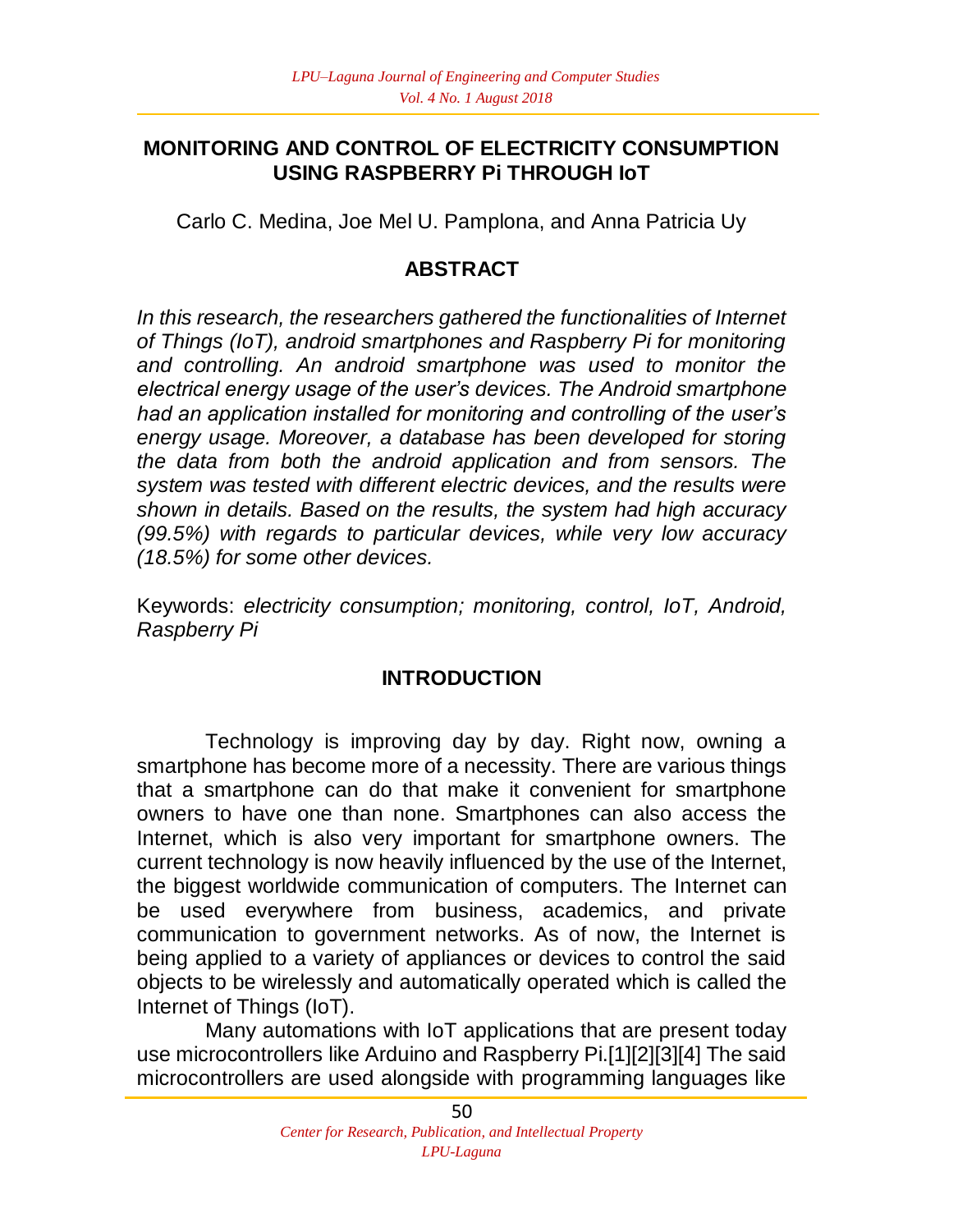python and C++.[1][3][5] The proponents have decided to use Raspberry Pi and Arduino in making this project. The Raspberry Pi served as the main controller of the system and Arduino for sensor inputs.[6] Raspberry Pi is capable of connecting to a w-fi connection which will be used to connect to the android smartphone. A current sensor AC/DC 50 ampere and ACS758 based module were used to get the current readings and were connected to Arduino Uno. Arduino Uno was used to receive analog input that raspberry pi cannot do. The Arduino Uno read the data gathered by the current sensor, so that it can be understood and read by the raspberry pi through python that was sent to the cloud server. The Android application was able to retrieve the data from the cloud server and used that data to display a line graph on the android application. The line graph was daily updated and there was a refresh trigger button to check the current readings of the usage of the energy. The android application had the capability to turn on or off several relays that were connected to the raspberry pi. The android application also used an energy usage plan in which the user can enter a certain amount of energy that was considered the limit for the month. The application notified the user when the limit of the usage has been reached.

This study aimed to develop a prototype of energy consumption monitor and control through android application using Raspberry Pi and Android Application. Specifically, the study aimed to create a system, which allows user to monitor electricity consumption, develop a database to store past readings of electricity consumption, and develop an android application for user to monitor and control the system.

The use of the android application on a home energy consumption monitoring can be considered as a way to adapt with the current trend in technology. Through the use of android application and with the help of Internet, the energy consumed by the user can be monitored and controlled wirelessly. One of the many additional features was to control the electrical lines by turning off or on with use of android phones. Moreover, the user can retrieve and view the data of the energy consumed in the cloud sever. The energy consumed was monitored and viewed in a line graph form through the android application design.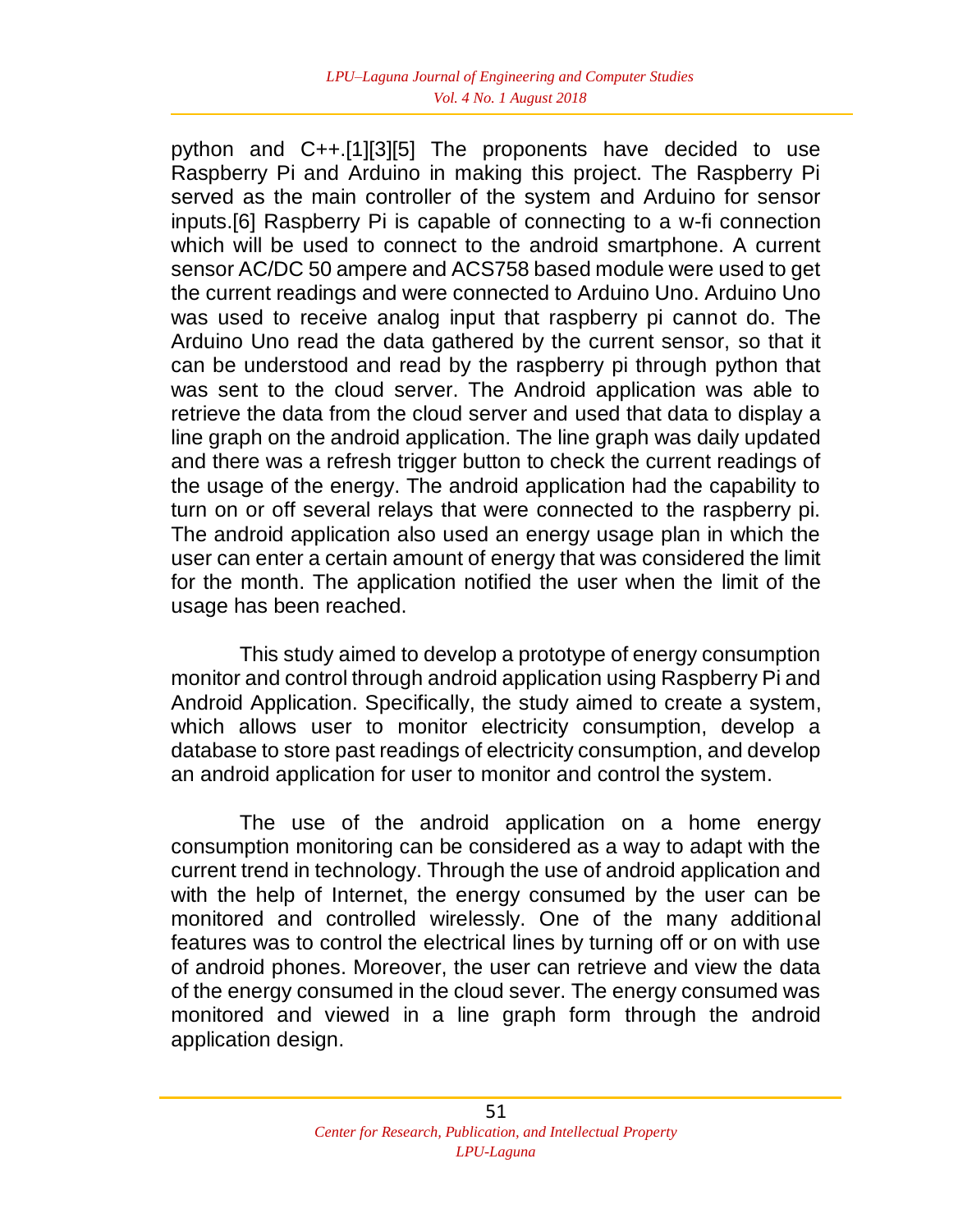The proponents will greatly benefit from this research, as they have to study several things to complete this research. This research needs to have the necessary knowledge and skills related to electrical engineering that are helpful to the proponents' future. The monitoring of the other home energy consumption meter uses GSM in bill notifying and monitoring. Those do not include the use of android application in monitoring and controlling the energy consumed by the user.

#### **REVIEW OF RELATED LITERATURE**

As innovation advances, cell phones have turned out to be about more than just making calls. Little, smart, and adaptable, present day mobile phones have turned out to be intense devices that join cameras, media players, GPS frameworks, and touch screens.[7] Android users increase, hence there are lots of android applications being developed not only for entertainment, but also for industry purposes.[8] Controlling of home appliances is a part of home automation, and through the increasing numbers of internet users and smartphone users, it was developed. Android smart phones can serve as a web server that is able to store data and control the appliances.[9] In this related research, the proponents used smart phones to remotely access the a data logger. The monitoring system is capable of viewing PC or smart phones.[10] Java programming is used to create android application and Android Studio Platform that can be utilized to make applications.[11] There are many ways to monitor gathered data and one of them is the use of web and Laravel through database.[12][13] A related study also used android application. GSM and another studies used Zigbee in transferring data wirelessly. [14][15] Many of Automated ElectricMeter Reading and Monitoring System utilize a relay for controlling the load.[16] There are still many different studies that used different design and hardware implementation like using Integrated Circuit, ADE7757, commonly used for electrical purposes. Others use MQTT Protocol. [17][18] Being low-cost is also very important in every study and should be tried to do to lessen the cost. [15][19] Utilizing Raspberry Pi in IoT based studies can be of great importance since there are many sensors in an industry with diverse use which can be used alongside Raspberry Pi.[20]

Synthesis of Related Litarature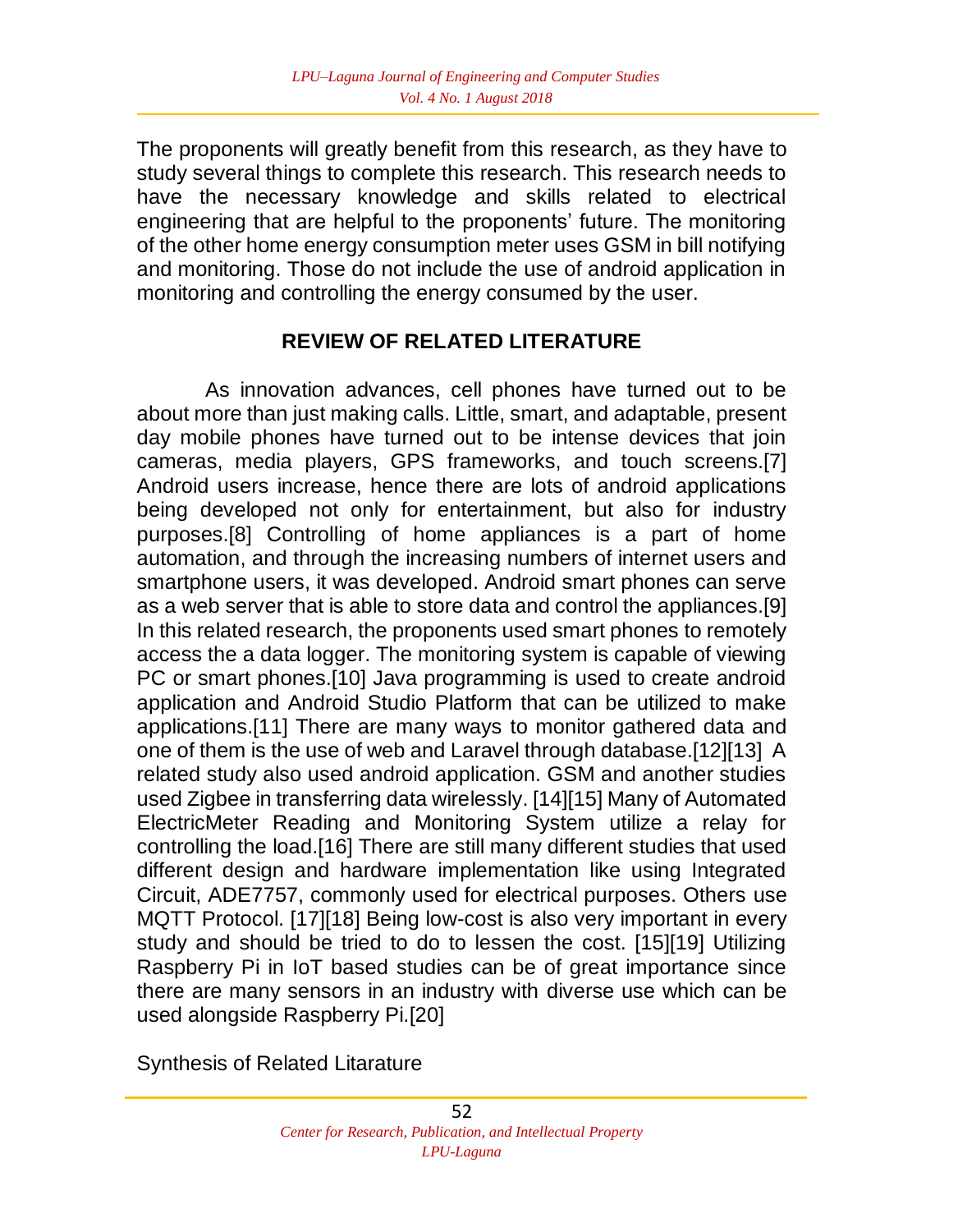According to the review of related literature, there are different methods and techniques in designing and implementing the system. Most of the study conducted and implemented cited the used of sensors, GSM, and smartphones in monitoring different parameters.The data sensed by the sensors were analyzed and sent via different methods like SMS text messages and internet. Additionally, most of the studies use Web-based in viewing and accessing the information in through the use of internet. The use of .net platforms was also seen by the proponents to produce a graphical user interface. Thus, the use of different methods and technologies can be beneficial to provide efficient and functional systems. Similarly, smartphone and database were used by the proponents in developing the system. Finally, the proponents' have decided to research on a prototype that can measure energy consumption of homes that can be easily monitored and controlled through the use of android application that has a databased which can be accessed through the Internet.

#### **CONCEPTUAL AND THEORETICAL FRAMEWORK**

Conceptual Framework

The study aimed to design and develop a prototype that can monitor and control the electricity usage. The proponents were able to make a diagram that shows the comprehensive procedure of the research (see Fig. 1). With the use of the diagram, the proponents were able to decide which hardware and software were needed. Moreover, the diagram also helped the proponents in accomplishing the prototype.

As Figure 1 shows, the start of the diagram is the sensors. The data that were gathered by the current sensor through the use of Arduino which were sent to raspberry pi. The raspberry pi processed the data and produced an output depending on the data gathered. Raspberry Pi was connected to the internet to send the information to the database. The Android application fetched the information in the database through the internet. It was also used to monitor the energy usage and to control when to turn on or off the relays.

Figure 2 shows the Input, Process, and Output of the system. The input was the data gathered through the use of the sensor which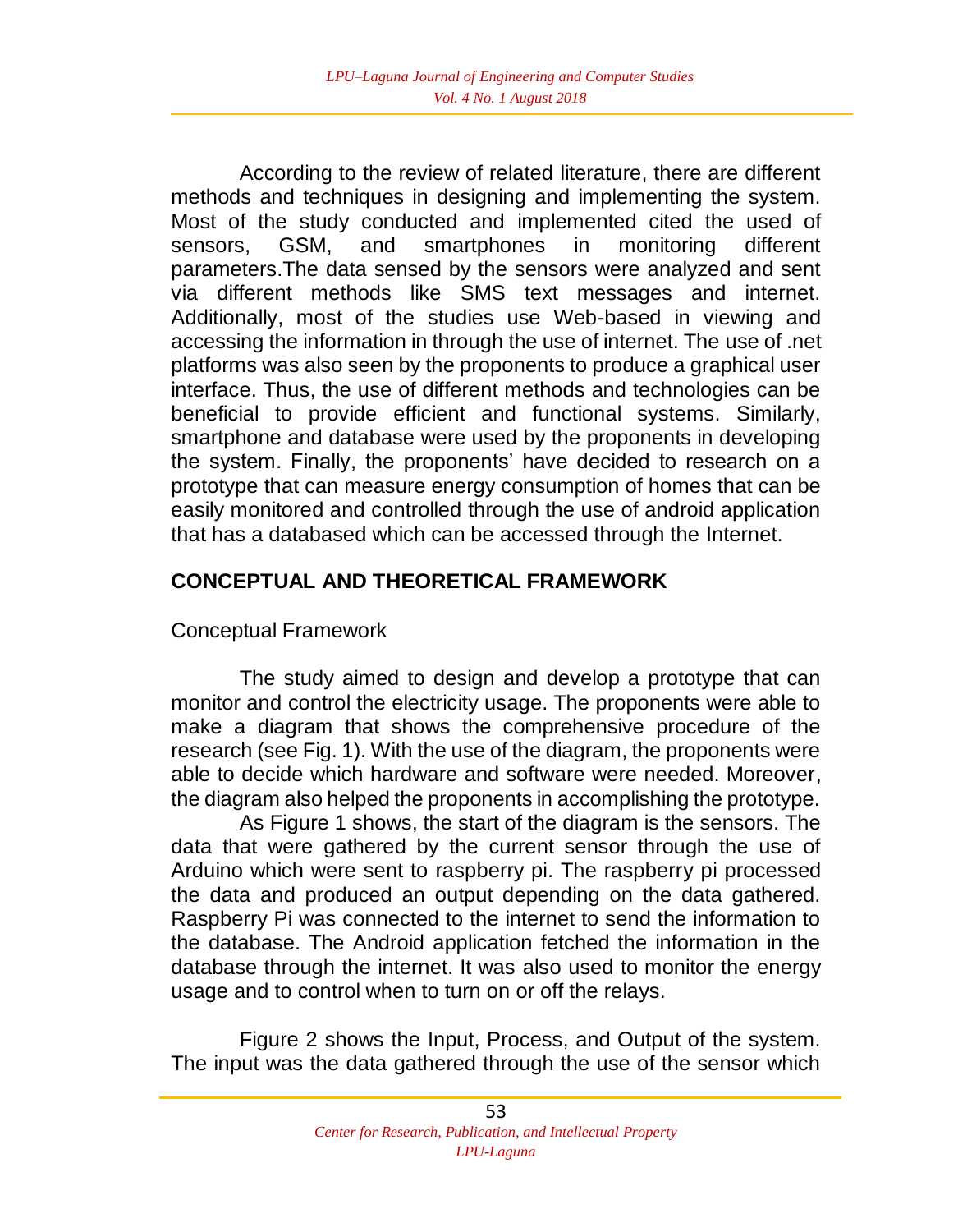was the ACS758 based module connected to the Arduino. Another input is from the relays which is also connected to the Arduino. The Process of the system is the set of actions to be done by the system once that input data has been received. The process done is mostly from the side of raspberry pi which converts the data gathered into information that can be sent to the database. The output of the system is what the system do after the depending on whether the input can be viewed on the android application.

As figure 3 shows at the start point, the system read the current of electricity through sensors attached to the Arduino. Raspberry Pi was used to gather the current readings into electric power which was sent to the database through the internet. Once the android application has accessed the internet connection, the android application will retrieve the information on the database so that the android application will be able to make a graph showing the current usage of energy. When the total readings of energy usage have reached the set amount of readings entered by the user, the application will notify the user.

The control of the system is also on the application on android (see Fig. 4). There was virtual buttons on android application in which the user can use to turn on or off electrical connections through the relays. When the user pressed button 1 to on, the android application sent to the database button 1 is on. The raspberry pin turned her on or off relay 1 once it has received the data from the database. The same is for button 2. Button 3 is for all other buttons. If button 3 is on, then all other buttons means on as well and vice versa.



**Figure 1**. System Block Diagram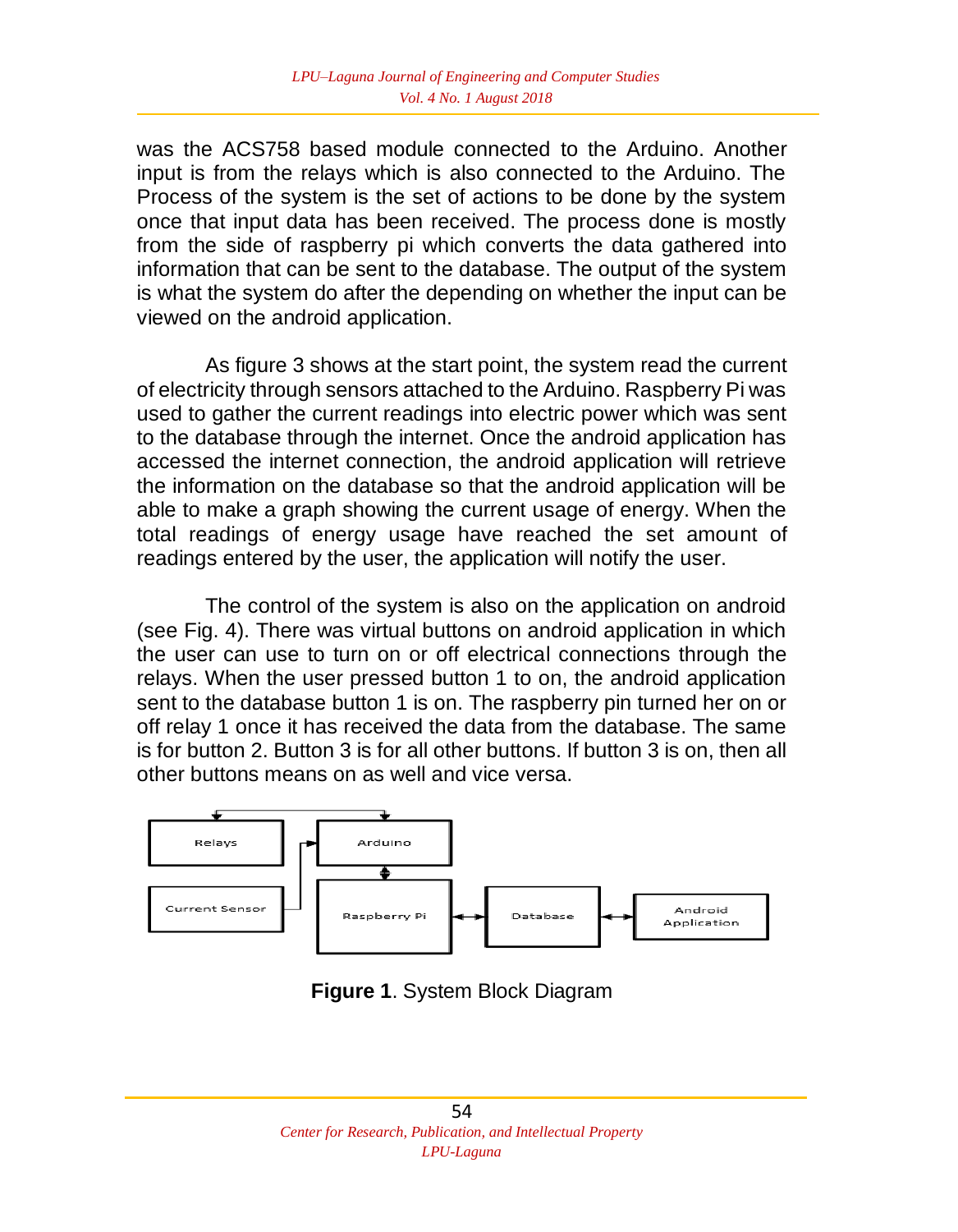| <b>INPUT</b>                       | <b>PROCESS</b>     | OUTPUT        |
|------------------------------------|--------------------|---------------|
| <b>Current Sensor</b><br>$\bullet$ | • Send information | Usage History |
| Relays                             | from Raspberry     | Relays on/off |
|                                    | Pi to database     |               |





**Figure 3**. Flow Chart of the Monitoring System

#### **Theoretical Framework**

## **1. Arduino Uno**

ATmega328P based microcontroller board. This microcontroller has 6 analog inputs, 14 digital input and output pins in which 6 can be used as PWM outputs. This also has a 16 MHz quartz crystal, USB connection, power jack, an ICSP header, and reset button.

#### **2. Current Sensor AC or DC 50A based on ACS758**

The current sensor used was based on Allegro ACS758. It can take up to 50 Amperes and can be used as for either AC or DC. It has input and output that was in series with one of the connection lines of the AC connection. This current sensor was powered by 5V dc.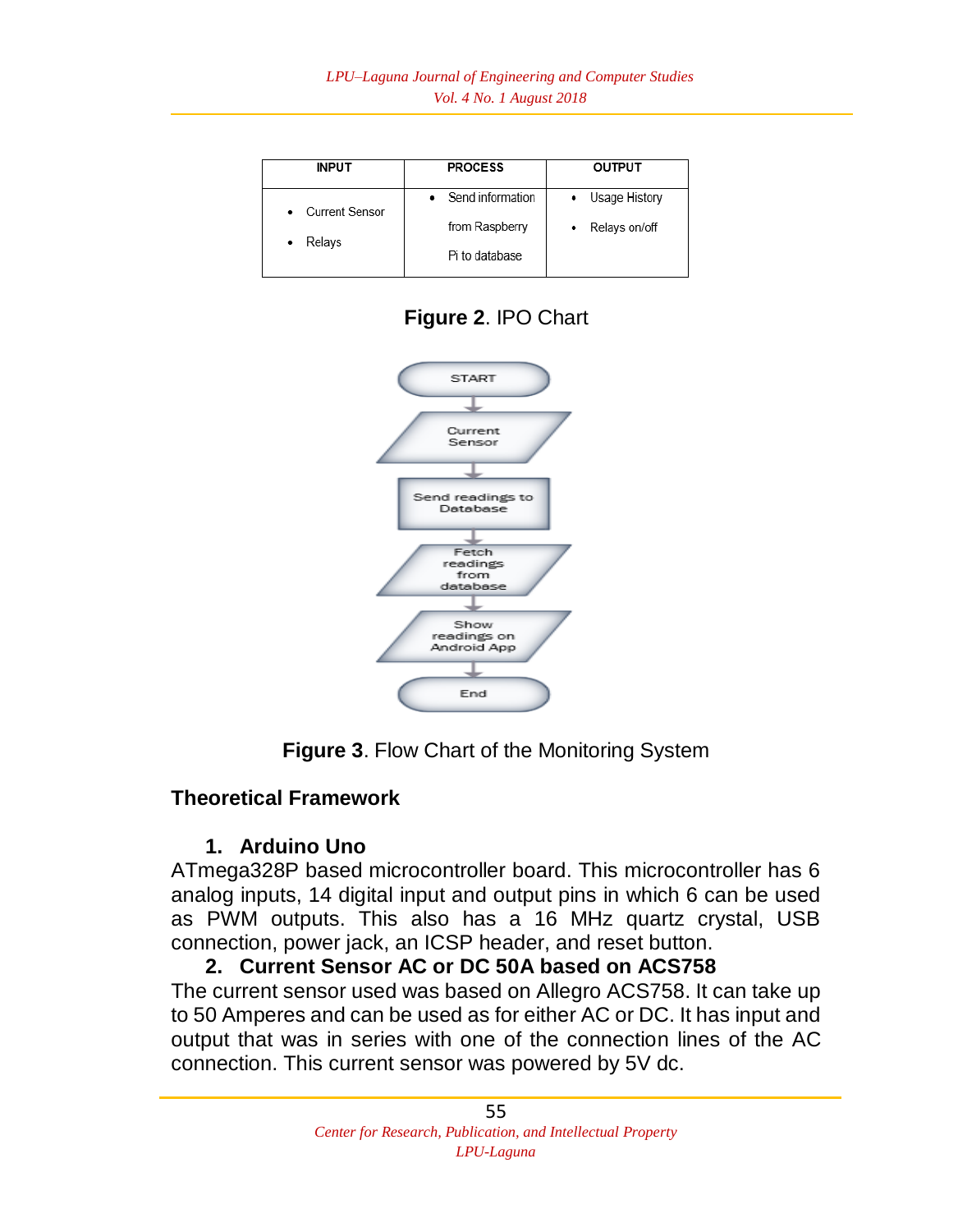## **3. Raspberry Pi**

Raspberry Pi is a tiny computer, which uses Raspbian operating system, based on Debian optimized for the Raspberry Pi hardware. Raspberry Pi can be used to learn programming languages and apply practical projects.

## **4. Relay Module**

Relay module consist of VCC, Gnd, and 8 inputs. The relay module was powered by 5V DC. This module was used and attached to the Arduino Uno so that the electrical connections can be turned on or off by the user.

#### **System Architecture**

Both the relays and current sensor were connected to the Arduino Uno. The analog input from the current sensor was received by the Arduino Uno and controlled by the raspberry pi (see Fig. 5). The gathered data were processed and were sent to the database via raspberry pi. The inputs came from the android application. The choices of whether to turn on or off the relays were decided by the users who hold the Android phone. The readings were sent to the android application and displayed for the users to see.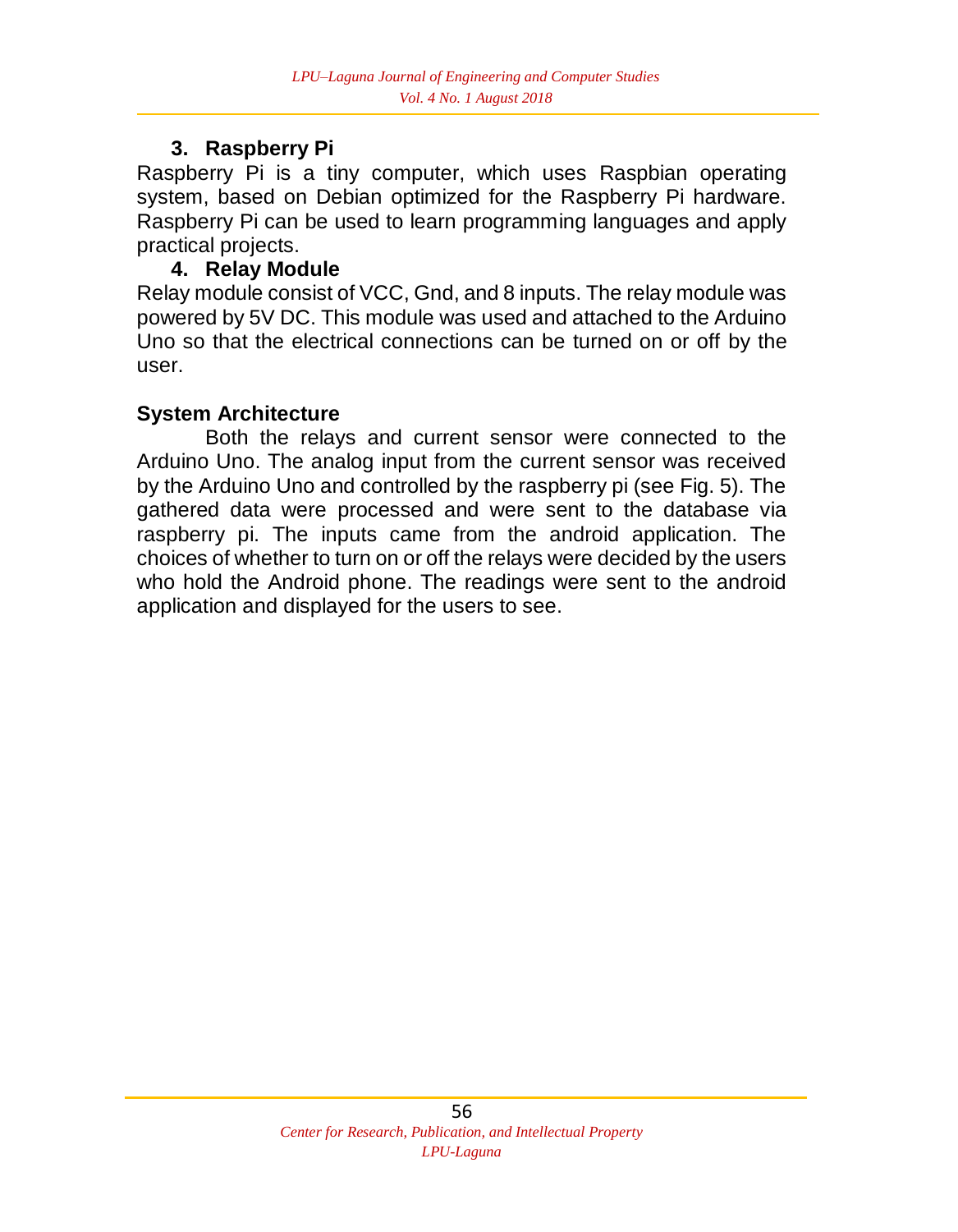*LPU–Laguna Journal of Engineering and Computer Studies Vol. 4 No. 1 August 2018*



**Figure 4**. Flowchart of the Control System



**Figure 5**. System Architecture

57 *Center for Research, Publication, and Intellectual Property LPU-Laguna*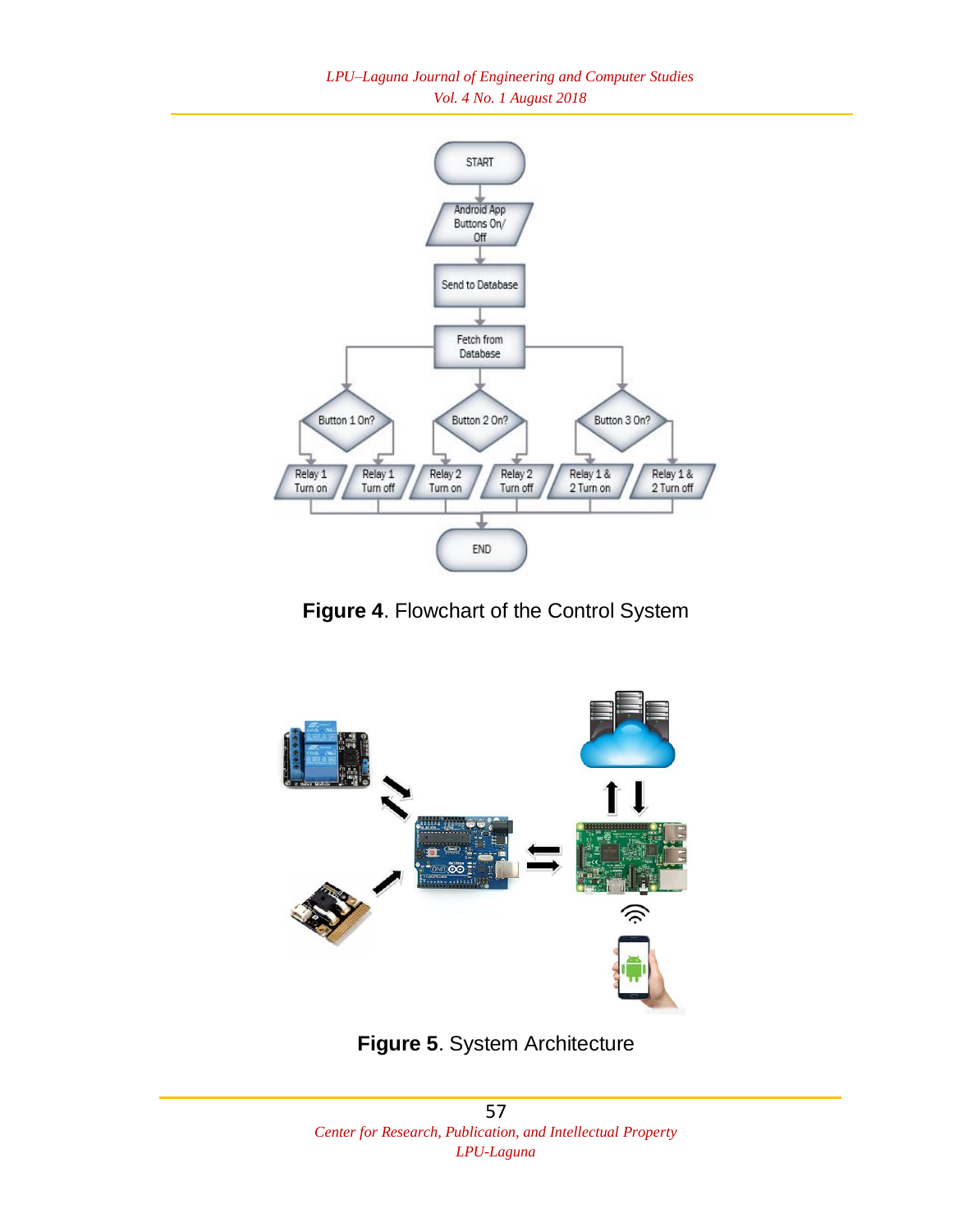#### **RESULTS AND ANALYSIS**

#### **Building the System**

The current sensor had In and Out and in series with one of the connection lines of the AC connection. The blue, red, and black were connected to the Arduino Uno. The red wire was connected to the 5V of the Arduino Uno that represent as VCC of the current sensor. The black wire was for the GND, while blue wire is  $V_{\text{out}}$  that was connected to the analog input that gives readings to the Arduino Uno (see Fig. 6).

The relay module consists of VCC, Gnd, and 8 inputs. The relay module was powered by 5V DC. The red wire represents as the VCC and the black wire for the Gnd. The proponents used two inputs 1 and 3. The inputs of relays was controlled by the Arduino Uno (see Fig. 7).

Figure 8 shows the log-in UI (User Interface) of the android application. The user can log-in utilizing the user's account. On the off chance that the user isn't registered then the user has a decision of whether to use a current google account or g-mail or register using other email. There is no need to sign-up if the user has decided to use a gmail account.



**Figure 6**. Current Sensor Connection to Arduino and AC Line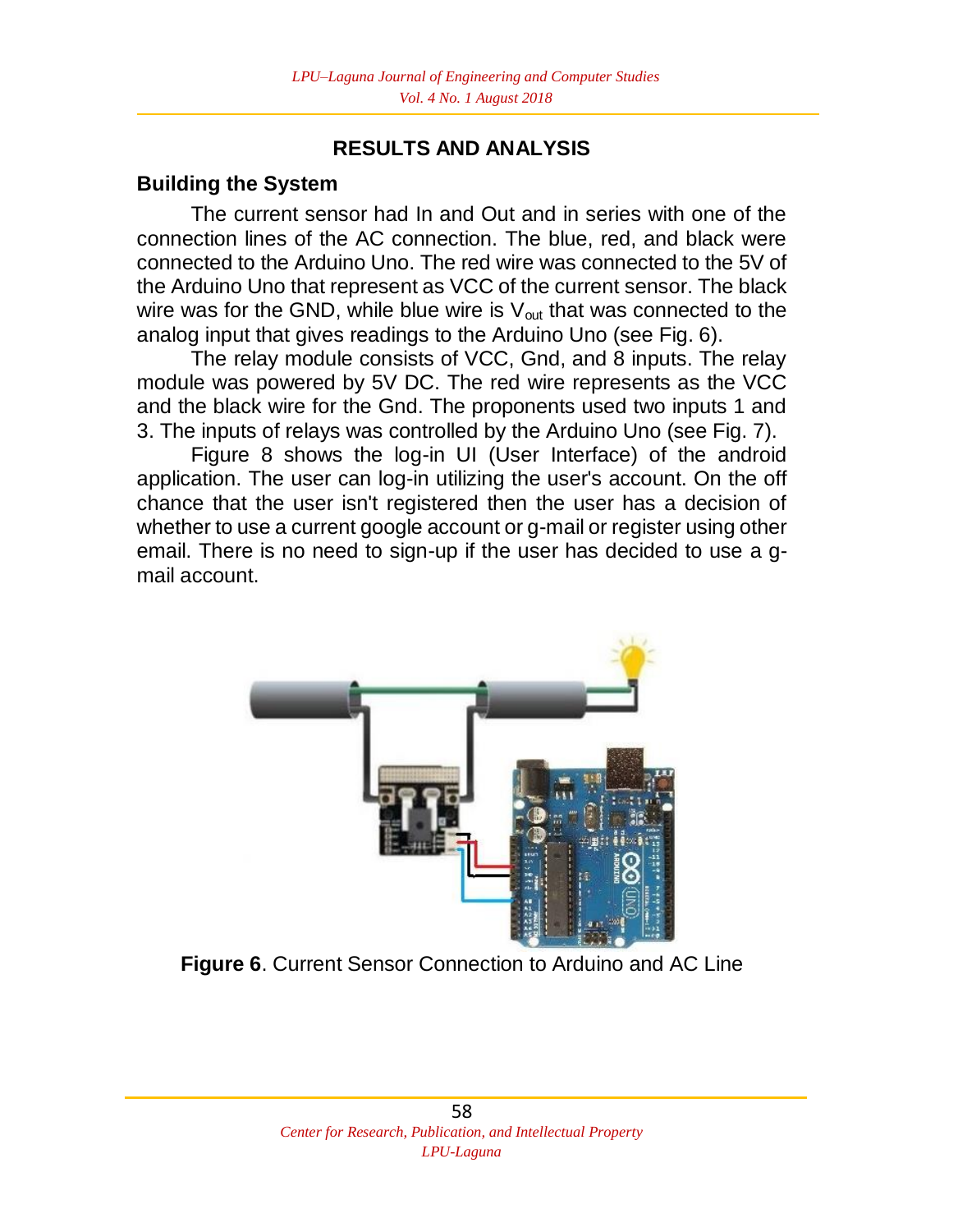*LPU–Laguna Journal of Engineering and Computer Studies Vol. 4 No. 1 August 2018*



**Figure 7**. Relay Module

|       |                           | 8:00 |
|-------|---------------------------|------|
|       | HomeEnergyMeter           |      |
|       | JAC                       |      |
| Email |                           |      |
|       |                           | 砣    |
|       | <b>LOG IN</b>             |      |
|       | Or                        |      |
|       | <b>SIGN UP WITH EMAIL</b> |      |
| G     | SIGN IN WITH GOOGLE       |      |
|       |                           |      |
|       |                           |      |

**Figure 8**. Android Application Log-in User Interface

Figure 9 shows the monitoring and control part of the android application, where the user can switch on or off the relays. The right side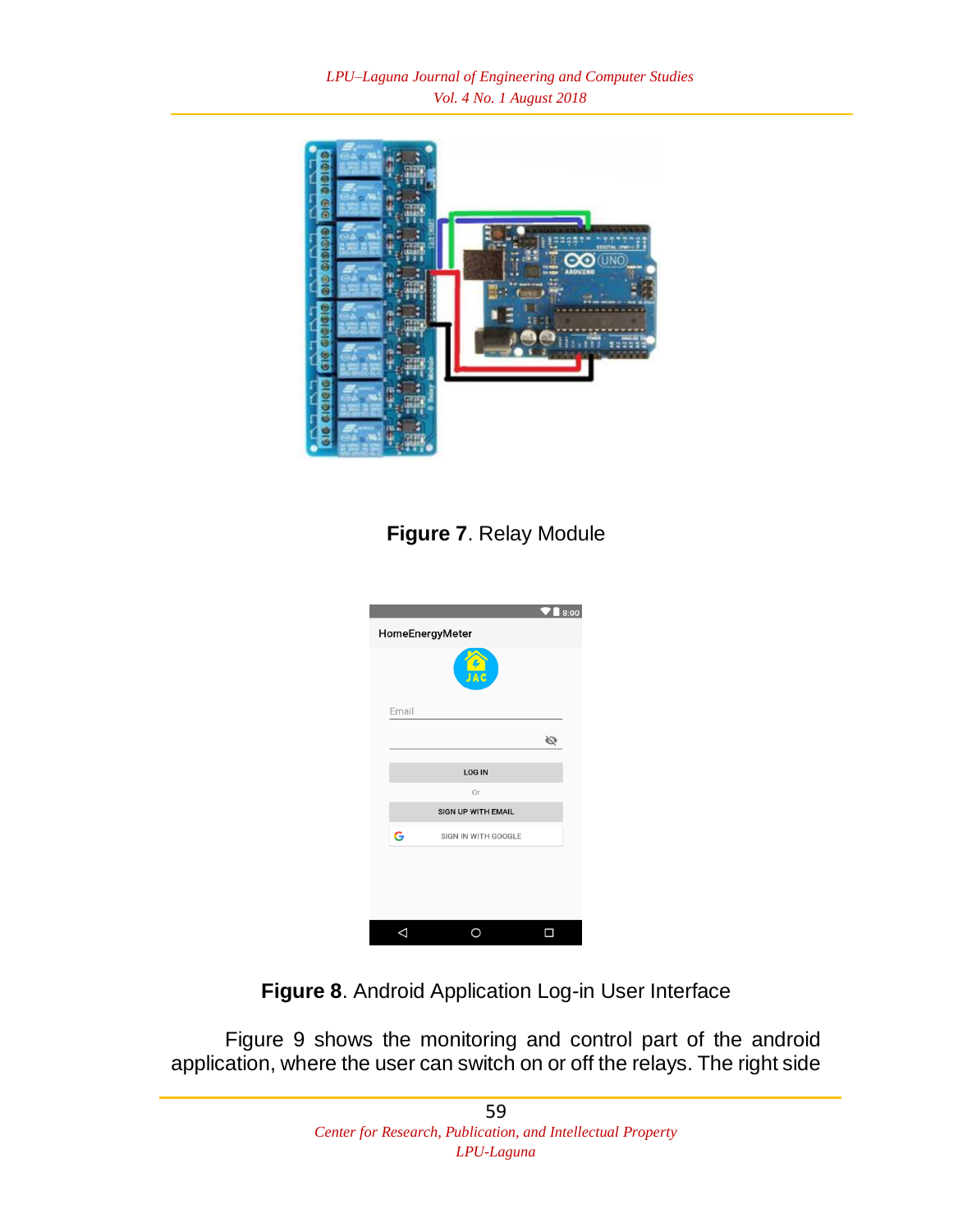of the switches was where the reading of the respective switch was shown. The power switch's purpose was to control every other switch. If the power switch is turned on, every other switch will also be turned on and vice versa. Logout means going back to the previous page.

Figure 10 shows the signup page where the users who decided to use a non-google mail account can register, while figure 11 showed the data reading from raspberry pi were sent and stored. This was also where the android app asked the readings and send signal for the relay modules.

#### **Data and Results**

The appliances used by the proponents for testing of measurement of energy are the light bulb, laptop charger, motor and amplifier (see Fig. 12).



**Figure 9**. Monitoring and Control Arduino Application UI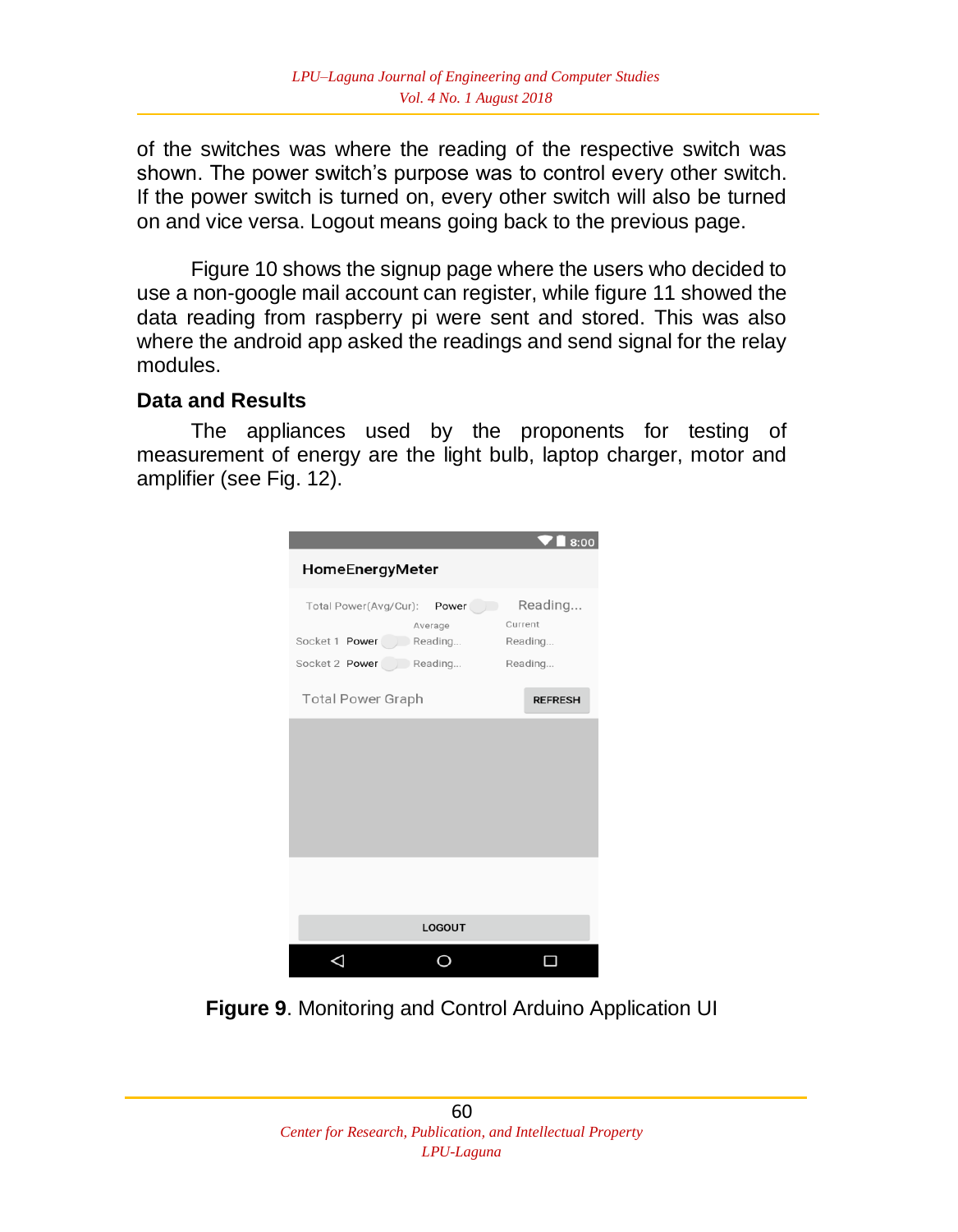#### *LPU–Laguna Journal of Engineering and Computer Studies Vol. 4 No. 1 August 2018*

| Email |                |
|-------|----------------|
|       |                |
|       |                |
|       |                |
|       | <b>SIGN UP</b> |

**Figure 10**. Sign up page



**Figure 11**. Firebase Database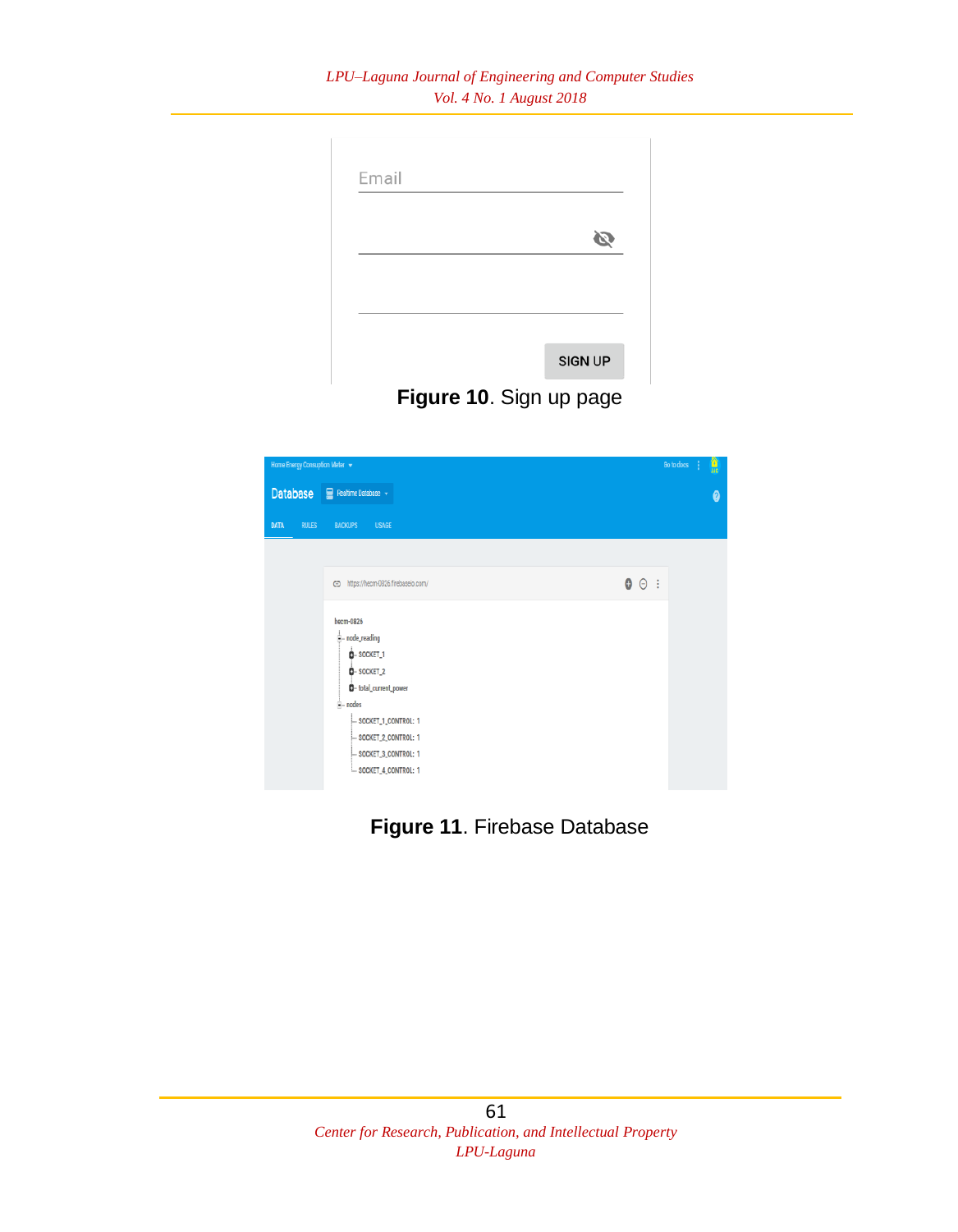

**Figure 12**. Appliances Used for Testing

Table 1 shows the results of the measuring of the energy used by the appliances. This table shows ten tests made by the proponents the average of those tests.

|                       | <b>Measurement of single appliances (Watts)</b>                                                  |  |  |  |  |  |  |  |  | Average |
|-----------------------|--------------------------------------------------------------------------------------------------|--|--|--|--|--|--|--|--|---------|
| <b>Light Bulb</b>     | 15.623   18.203   15.172   15.19   14.826   14.809   14.67   14.41   14.081   13.769   15.075    |  |  |  |  |  |  |  |  |         |
| <b>Laptop Charger</b> | 46.296 41.637 51.233 38.849 31.401 47.232 32.336 39.784 25.824 29.548 38.414                     |  |  |  |  |  |  |  |  |         |
| <b>Motor</b>          | 602.6 559.8 609.11 570.04 578.42 575.61 595.15 568.18 588.64 591.43                              |  |  |  |  |  |  |  |  | 583.9   |
| <b>Amplifier</b>      | 3.4986   4.4339   2.5634   5.3692   2.5634   3.4986   9.0757   2.5634   11.882   10.011   5.5459 |  |  |  |  |  |  |  |  |         |

TABLE I. MEASUREMENT OF SINGLE APPLIANCES (WATTS)

Table 2 shows the results of the measuring of the energy used by multiple appliances plugged in to one or two sockets which is computed as the total energy used. This table shows ten tests of different appliances used at the same time made by the proponents and the average of those tests.

TABLE 2. MEASUREMENT OF MULTIPLE APPLIANCES (WATTS)

|                                                                    |        | <b>Measurement of multiple appliances (Watts)</b>                                     |       |  |  |  |  |  |                                                               |  | Average |
|--------------------------------------------------------------------|--------|---------------------------------------------------------------------------------------|-------|--|--|--|--|--|---------------------------------------------------------------|--|---------|
| <b>Light Bulb and</b><br><b>Laptop Charger</b>                     |        | 75.688 60.672                                                                         | 44.98 |  |  |  |  |  | 56.948 63.599 54.125 61.728 68.154 42.14 62.594               |  | 59.063  |
| Motor and Amplifier   626.78   597.94   571.91                     |        |                                                                                       |       |  |  |  |  |  | 593.3 588.64 575.61 614.27 626.78 556.08 598.87               |  | 595.02  |
| <b>Amplifier and Light</b><br><b>Bulb</b>                          |        | 18.55   13.891   14.826   19.468   20.403   15.761   19.468   18.55   17.614   12.955 |       |  |  |  |  |  |                                                               |  | 17.149  |
| <b>Laptop Charger and</b><br><b>Amplifier</b>                      |        | 46.937 76.069 85.942 88.159 50.02 82.703 59.321 62.11 47.232 52.809                   |       |  |  |  |  |  |                                                               |  | 65.13   |
| <b>Light Bulb and</b><br><b>Laptop Charger and</b><br><b>Motor</b> | 626.41 |                                                                                       |       |  |  |  |  |  | 684.3 679.74 645.38 632.04 616.54 656.39 646.16 635.99 659.27 |  | 648.22  |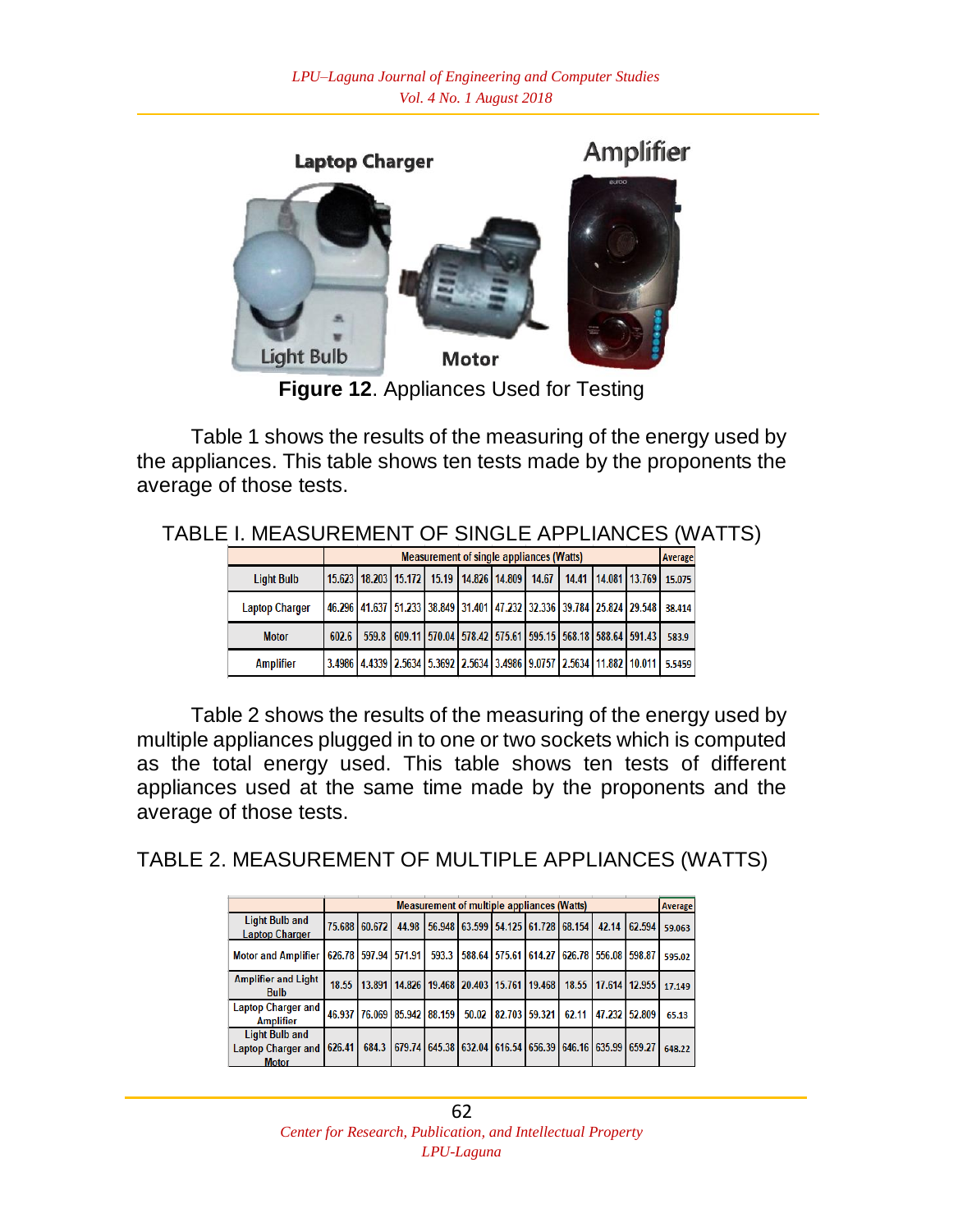Table 3 shows the comparison of results of the experimental values or tests to the ideal or theoretical value. The percent error is shown here. It can be seen in this table that most of the percent error in the readings were from TVL B 20% as experimental and theoretical are compared. The only appliance that showed a very large error in percent as the amplifier that affected the combined reading of the amplifier and the other appliance that was being tested with the amplifier. The proponents can assume that the reason for that is that the amplifier is not playing music or an audio during the testing which largely affected the results of the testing.

#### **Equations**

 Formula 1 is the basis for proponents. Since the focus of this study was not on getting the power factor, the proponents were going to use an ideal power factor or one. The equation used was for the AC 3-phase amps to watts.

$$
Watt = 1.732 \times PF \times amp \times volt \tag{1}
$$

Formula 2 was used by the proponents to calculate the percent error.

$$
Error = |\frac{(Experimental Value-Theoretical Value)}{Theoretical Value}|
$$
 (2)

|                                                                    | <b>Comparison (Watt)</b>       |        |             |  |  |  |  |  |
|--------------------------------------------------------------------|--------------------------------|--------|-------------|--|--|--|--|--|
|                                                                    | <b>Test Results in Average</b> | Ideal  | % Error     |  |  |  |  |  |
| <b>Light Bulb</b>                                                  | 15.075328                      | 15     | 0.502186667 |  |  |  |  |  |
| <b>Laptop Charger</b>                                              | 50.538028                      | 65     | 22.24918769 |  |  |  |  |  |
| <b>Motor</b>                                                       | 583.897036                     | 571.56 | 2.158484848 |  |  |  |  |  |
| <b>Amplifier</b>                                                   | 5.545864                       | 30     | 81.51378667 |  |  |  |  |  |
| <b>Light Bulb and</b><br><b>Laptop Charger</b>                     | 65.990932                      | 80     | 17.511335   |  |  |  |  |  |
| <b>Motor and Amplifier</b>                                         | 595.016476                     | 636.56 | 6.526254242 |  |  |  |  |  |
| <b>Amplifier and Light</b><br><b>Bulb</b>                          | 17.148532                      | 45     | 61.89215111 |  |  |  |  |  |
| <b>Laptop Charger and</b><br><b>Amplifier</b>                      | 65.130128                      | 95     | 31.44197053 |  |  |  |  |  |
| <b>Light Bulb and</b><br><b>Laptop Charger and</b><br><b>Motor</b> | 649.260984                     | 651.56 | 0.352847934 |  |  |  |  |  |

| TABLE 3. COMPARISON OF RESULTS (WATTS) |  |
|----------------------------------------|--|
|----------------------------------------|--|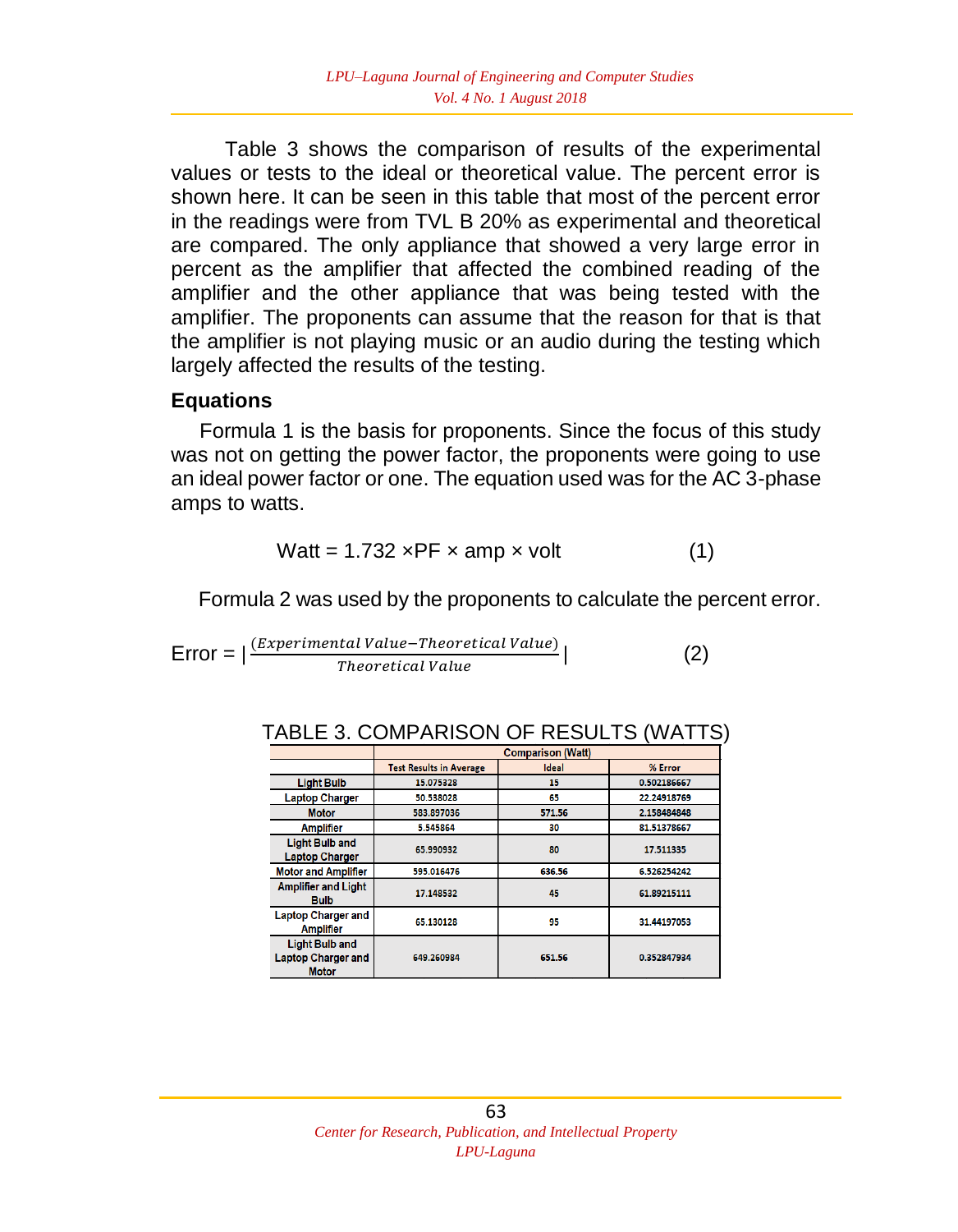# **CONCLUSION**

The researchers tested functionality of the system by using different appliances that was being plugged-in to the sockets, the proponents can conclude that:

The proponents were able to design a system which allows the user to monitor home energy consumption;

The proponents were able to include the use of an android application to remotely control the relays connected to the electrical lines and view the energy consumption;

The system has a database that can be used by the user to view the past readings of energy consumption;

The proponents were able to designe an android application that has both the monitoring and the control of the system;

The system was able to read current to get the power reading and control electrical lines.

# **FUTURE DIRECTIVES**

The recommended idea was formed based on the trials and errors that have been experienced by the proponents after creating and developing the system. The recommendation has divided into three parts:

*The proponents recommend to used ADE7757 or ADE7816:* The user can use and IC for measuring energy like ADE7757 or something similar or close. ADE7757 outputs a digital signal which by the use of Arduino, can be used with pulse input reading.

*The proponents recommend to have a* safety features like tripping *s*ince the research was about energy monitoring. The future researchers can add a safety features that can notify if there are trippings that happen in electric lines. The features that can be add by the future researchers is that the can set limit for the electrical if the set limits reach the electrical lines' connection will automatically off.

*The proponents recommend to have stable internet connection si*nce the research uses Internet of things in monitoring energy consumption and controlling appliances; therefore, the proponents recommend having stable internet to have process of data to the database and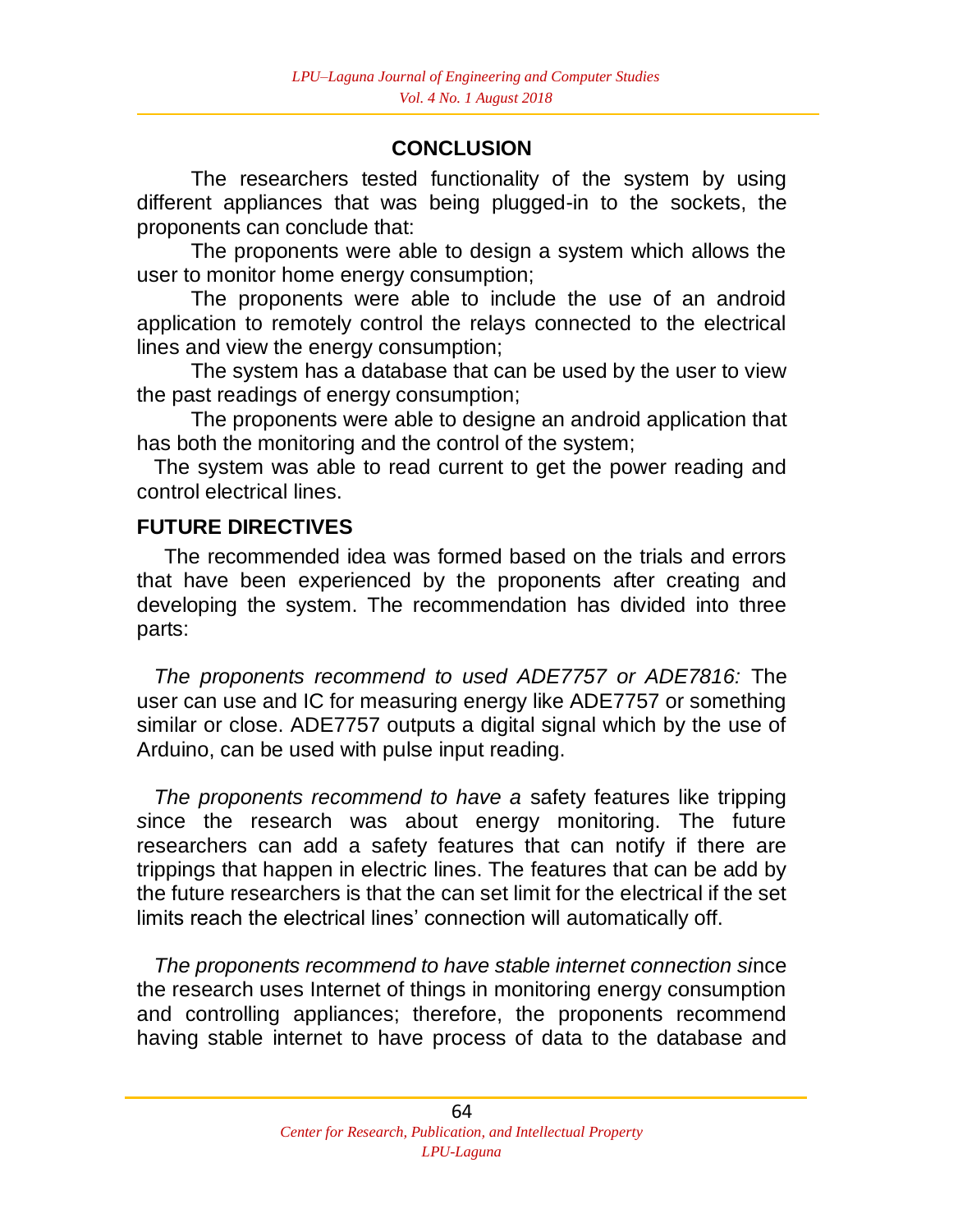android application. Slow internet can affect the retrieval of data and the graph that has been display in the android application.

#### **REFERENCES**

[1] A. Bonganay, J. Magno, A. Marcellana, J. Morante and N. Perez, Automated electric meter reading

and monitoring system using ZigBee-integrated raspberry Pi single board computer via Modbus – IEEE Xplore Document.2014

[2] G. Srikanth, Automated Electric Meter Reading and Monitoring System usingZigbee-Integrated Raspberry Pi Single Board Computer via Ethernet.2015.

[3] D. Kunal, (2016). Smart Home Automation using IOT. (onlineavailable at: http://www.ijarcce.com/upload/2016/february-16/IJARCCE%20131.pdf. Accessed 15November, 2017).

[4] M. Mnati, (2017). A Smart Voltage and Current Monitoring System for Three Phase Inverters Using an Android Smartphone Application. [online] mdpi.com. Available at: http://www.mdpi.com/1424-8220/17/4/872/pdf (Accessed 15November 2017).

[5] M. V. R. Vatsa, Raspberry Pi based Implementation of Internet of Things using Mobile Messaging Application - 'Telegram'. http://www.ijcaonline.org/archives/volume145/number14/vatsa-2016-ijca-910847.pdf (Accessed 15 November 2017).

[6] A. Kurde and V. Kulkarni (2016). IOT Based Smart Power Metering.http://www.ijsrp.org/research-paper-0916/ijsrp-p5757.pdf (Accessed 15 November 2017).

[7] H. R. Esmaee, Apply Android Studio (SDK) Tools. https://www.ijarcsse.com/docs/papers/Volume\_5/5\_May2015/V5I4-0764.pdf (Accessed 15 November 2017).

[8] S. Sivasubramanian, S. Sivasankaran and S. ThiruNiraiSenthil, (2014). A Proposed Android Based Mobile Application to Monitor Works at Remote Sites. https://www.ijsr.net/archive/v3i2/MDQwMjE0MDE=.pdf (Accessed 15 November 2017).

[9] S. Sankaranarayanan, (2014). Smart Home Monitoring using Android and Wireless Sensors. http://www.mecs-press.org/ijem/ijem-v4-n2/IJEM-V4- N2-2.pdf(Accessed 15 November 2017).

[10] B. Kale, (2015). Smart phone based real time wireless data logger system. http://www.allsubjectjournal.com/download/952/52.pdf (Accessed 15 November 2017).

[11] A. Singh, Android Application Development using Android Studio and PHP

Framework.http://research.ijcaonline.org/rtfem2016/number1/rtfem45109.pdf (Accessed 15 November 2017).